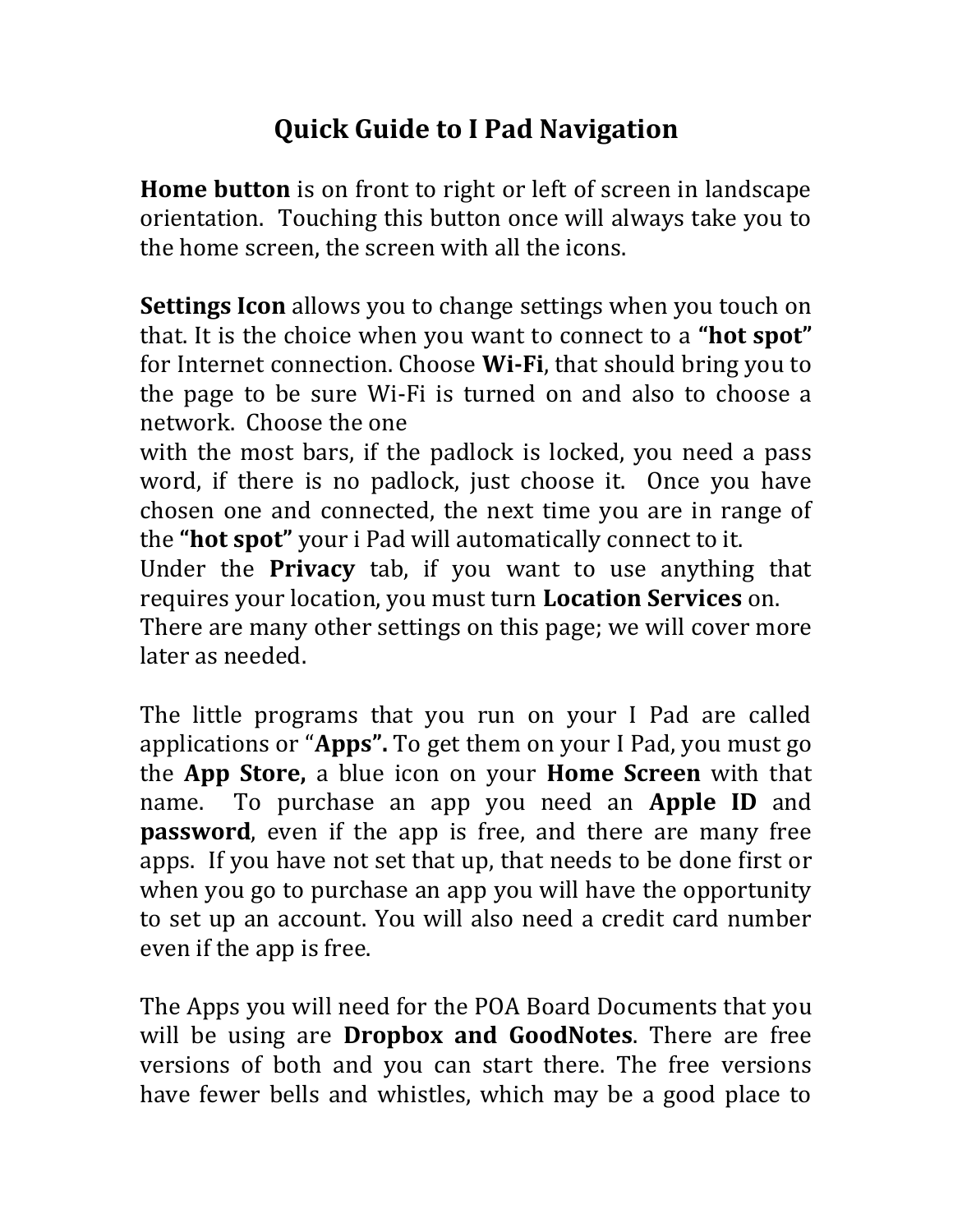start until you are more comfortable with the application. When you go to the **App Store**, you will see a Magnifying Glass with a place to type to the right of it. Touching that space brings up the key board on your screen. Clear the space to type by touching the "x" on the right of the space. Now you can type in the apps you will be using, one at a time until you get each one. Once you have the words typed in, touch **"Search"** on you keyboard. The apps will show up on you screen with the name, price, and if you touch the app, you will have an opportunity to see the details of the app, the consumer ratings and reviews as well as related apps. Once you decide on the app, touch **Free** as that is how you will purchase it. At that point you will then choose **Install App.** You can then go back to your **Home**  screen the App Icon will be there just as you saw it with a little **New** banner in the corner. Touch the App to open it. For Dropbox, you will need to have a POA username and password, as you will all have access to this Application from the WWW! This is cloud computing, as the applications reside on the World Wide Web and you all can see, use, read and change these document on your own devices. This is where **GoodNotes** app comes in. This is the App that will allow you to edit and work with, comment or whatever you want to do with the document. Once you have the document open on your screen, there is a **little arrow pointing down** in the top right hand corner of your screen. Touch that arrow which will give you a choice to **open in.** Touch that and choose **Open in GoodNotes.** In **Goodnotes,** you can make comments, marks, etc.

Once you have finished your corrections, simply touch the forward arrow at the top and choose to send it back to **GoodNotes** for review by the other board members when they log into **GoodNotes** on their devices.